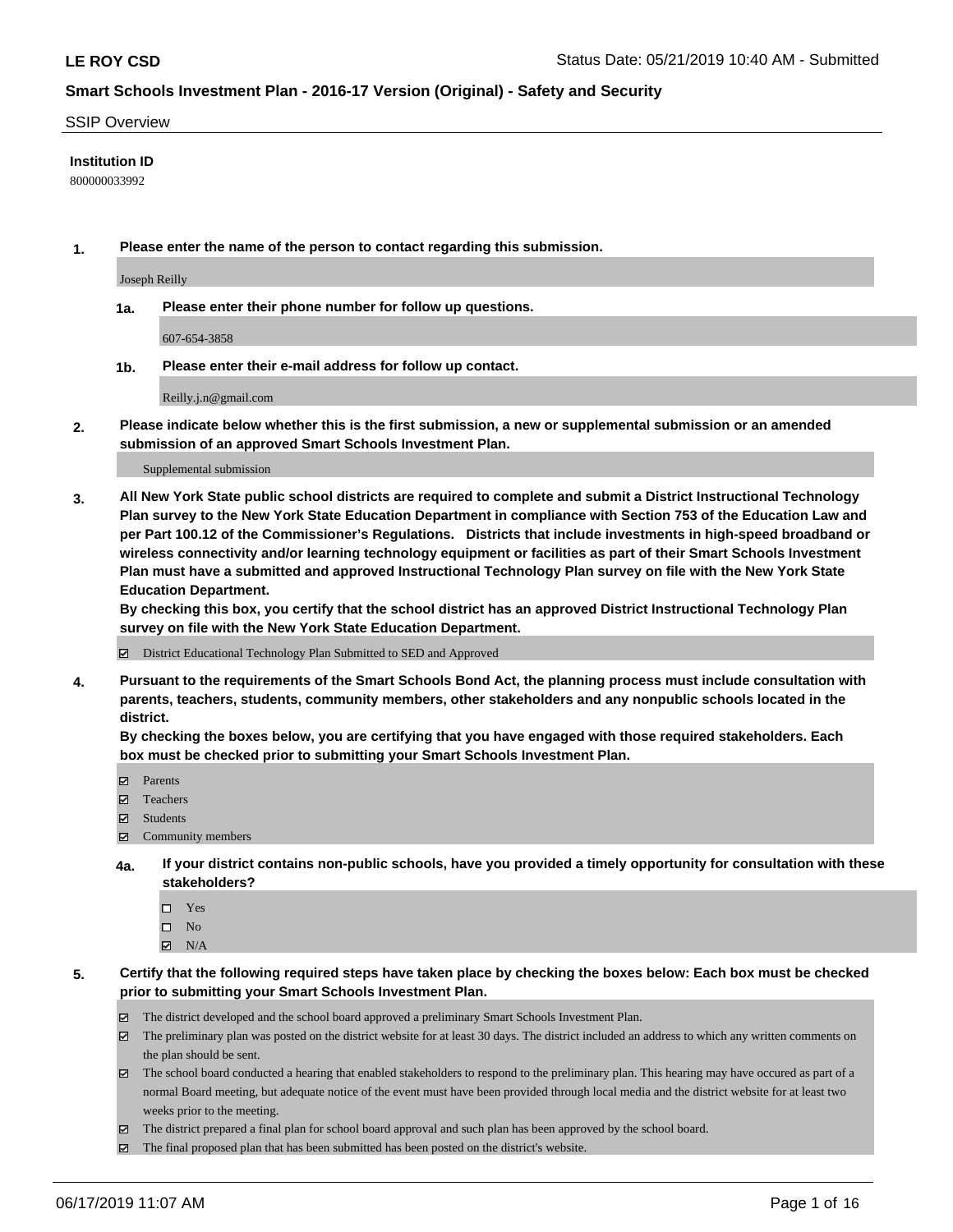SSIP Overview

**5a. Please upload the proposed Smart Schools Investment Plan (SSIP) that was posted on the district's website, along with any supporting materials. Note that this should be different than your recently submitted Educational Technology Survey. The Final SSIP, as approved by the School Board, should also be posted on the website and remain there during the course of the projects contained therein.**

Phase 2 Leroy.pdf

**5b. Enter the webpage address where the final Smart Schools Investment Plan is posted. The Plan should remain posted for the life of the included projects.**

http://www.leroycsd.org/apps/news/article/805015

**6. Please enter an estimate of the total number of students and staff that will benefit from this Smart Schools Investment Plan based on the cumulative projects submitted to date.**

1,300

**7. An LEA/School District may partner with one or more other LEA/School Districts to form a consortium to pool Smart Schools Bond Act funds for a project that meets all other Smart School Bond Act requirements. Each school district participating in the consortium will need to file an approved Smart Schools Investment Plan for the project and submit a signed Memorandum of Understanding that sets forth the details of the consortium including the roles of each respective district.**

 $\Box$  The district plans to participate in a consortium to partner with other school district(s) to implement a Smart Schools project.

#### **8. Please enter the name and 6-digit SED Code for each LEA/School District participating in the Consortium.**

| Partner LEA/District | <b>ISED BEDS Code</b> |
|----------------------|-----------------------|
| (No Response)        | (No Response)         |

#### **9. Please upload a signed Memorandum of Understanding with all of the participating Consortium partners.**

(No Response)

**10. Your district's Smart Schools Bond Act Allocation is:**

\$1,079,488

**11. Enter the budget sub-allocations by category that you are submitting for approval at this time. If you are not budgeting SSBA funds for a category, please enter 0 (zero.) If the value entered is \$0, you will not be required to complete that survey question.**

|                                       | Sub-<br>Allocations |
|---------------------------------------|---------------------|
| <b>School Connectivity</b>            | $\mathbf 0$         |
| Connectivity Projects for Communities | $\overline{0}$      |
| <b>Classroom Technology</b>           | 0                   |
| Pre-Kindergarten Classrooms           | $\Omega$            |
| Replace Transportable Classrooms      | $\Omega$            |
| High-Tech Security Features           | 295,396             |
| Totals:                               | 295,396             |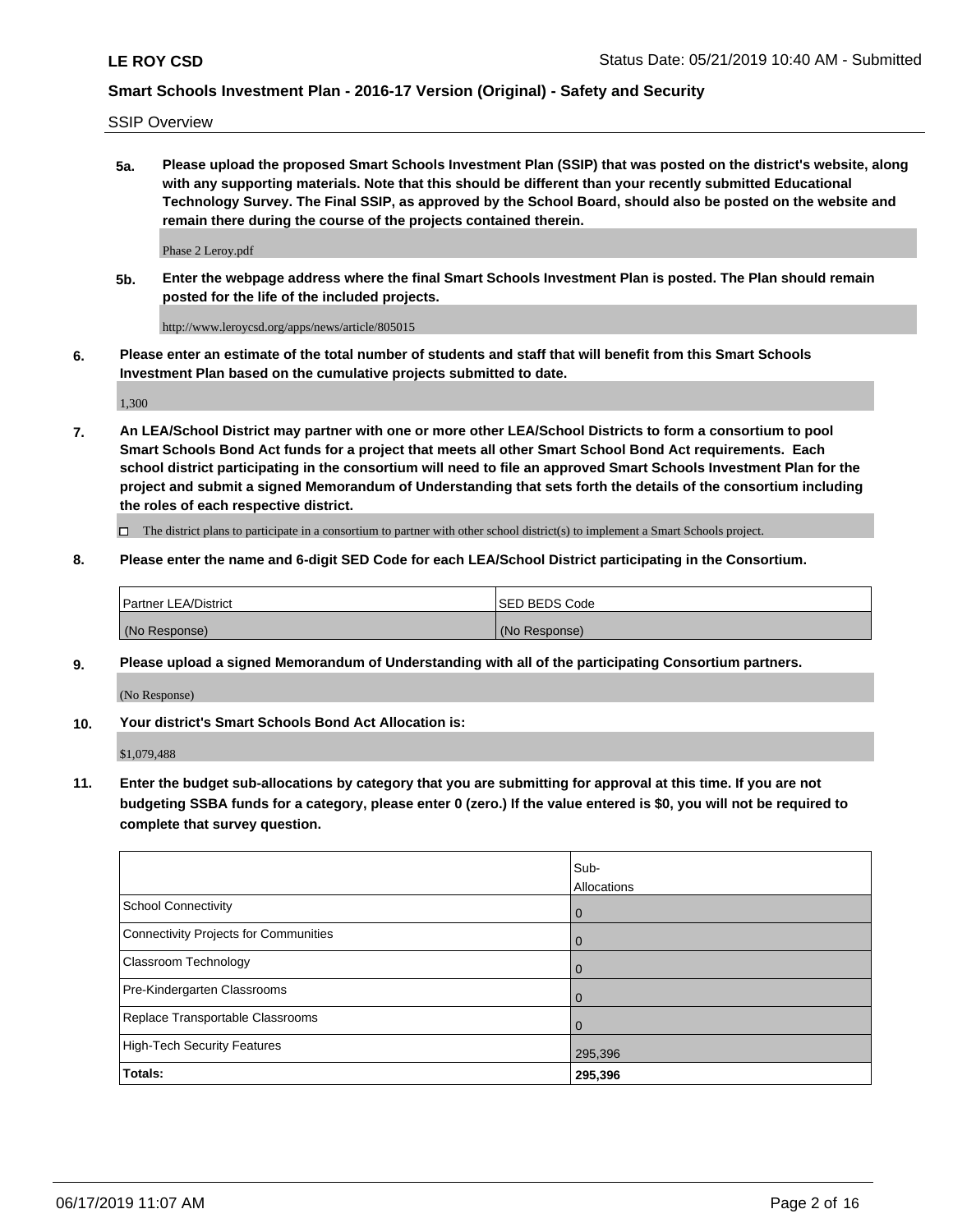School Connectivity

- **1. In order for students and faculty to receive the maximum benefit from the technology made available under the Smart Schools Bond Act, their school buildings must possess sufficient connectivity infrastructure to ensure that devices can be used during the school day. Smart Schools Investment Plans must demonstrate that:**
	- **• sufficient infrastructure that meets the Federal Communications Commission's 100 Mbps per 1,000 students standard currently exists in the buildings where new devices will be deployed, or**
	- **• is a planned use of a portion of Smart Schools Bond Act funds, or**
	- **• is under development through another funding source.**

**Smart Schools Bond Act funds used for technology infrastructure or classroom technology investments must increase the number of school buildings that meet or exceed the minimum speed standard of 100 Mbps per 1,000 students and staff within 12 months. This standard may be met on either a contracted 24/7 firm service or a "burstable" capability. If the standard is met under the burstable criteria, it must be:**

**1. Specifically codified in a service contract with a provider, and**

**2. Guaranteed to be available to all students and devices as needed, particularly during periods of high demand, such as computer-based testing (CBT) periods.**

**Please describe how your district already meets or is planning to meet this standard within 12 months of plan submission.**

(No Response)

**1a. If a district believes that it will be impossible to meet this standard within 12 months, it may apply for a waiver of this requirement, as described on the Smart Schools website. The waiver must be filed and approved by SED prior to submitting this survey.**

 $\Box$  By checking this box, you are certifying that the school district has an approved waiver of this requirement on file with the New York State Education Department.

#### **2. Connectivity Speed Calculator (Required)**

|                         | l Number of<br>Students | Multiply by<br>100 Kbps | Divide by 1000 Current Speed<br>to Convert to<br>Required<br>l Speed in Mb | lin Mb           | Expected<br>Speed to be<br>Attained Within   Required<br>12 Months | <b>Expected Date</b><br>When<br>Speed Will be<br>Met |
|-------------------------|-------------------------|-------------------------|----------------------------------------------------------------------------|------------------|--------------------------------------------------------------------|------------------------------------------------------|
| <b>Calculated Speed</b> | (No<br>Response)        | (No Response)           | (No<br>Response)                                                           | (No<br>Response) | (No<br>Response)                                                   | (No<br>Response)                                     |

**3. Describe how you intend to use Smart Schools Bond Act funds for high-speed broadband and/or wireless connectivity projects in school buildings.**

(No Response)

**4. Describe the linkage between the district's District Instructional Technology Plan and the proposed projects. (There should be a link between your response to this question and your response to Question 1 in Part E. Curriculum and Instruction "What are the district's plans to use digital connectivity and technology to improve teaching and learning?)**

(No Response)

**5. If the district wishes to have students and staff access the Internet from wireless devices within the school building, or in close proximity to it, it must first ensure that it has a robust Wi-Fi network in place that has sufficient bandwidth to meet user demand.**

**Please describe how you have quantified this demand and how you plan to meet this demand.**

(No Response)

**6. As indicated on Page 5 of the guidance, the Office of Facilities Planning will have to conduct a preliminary review**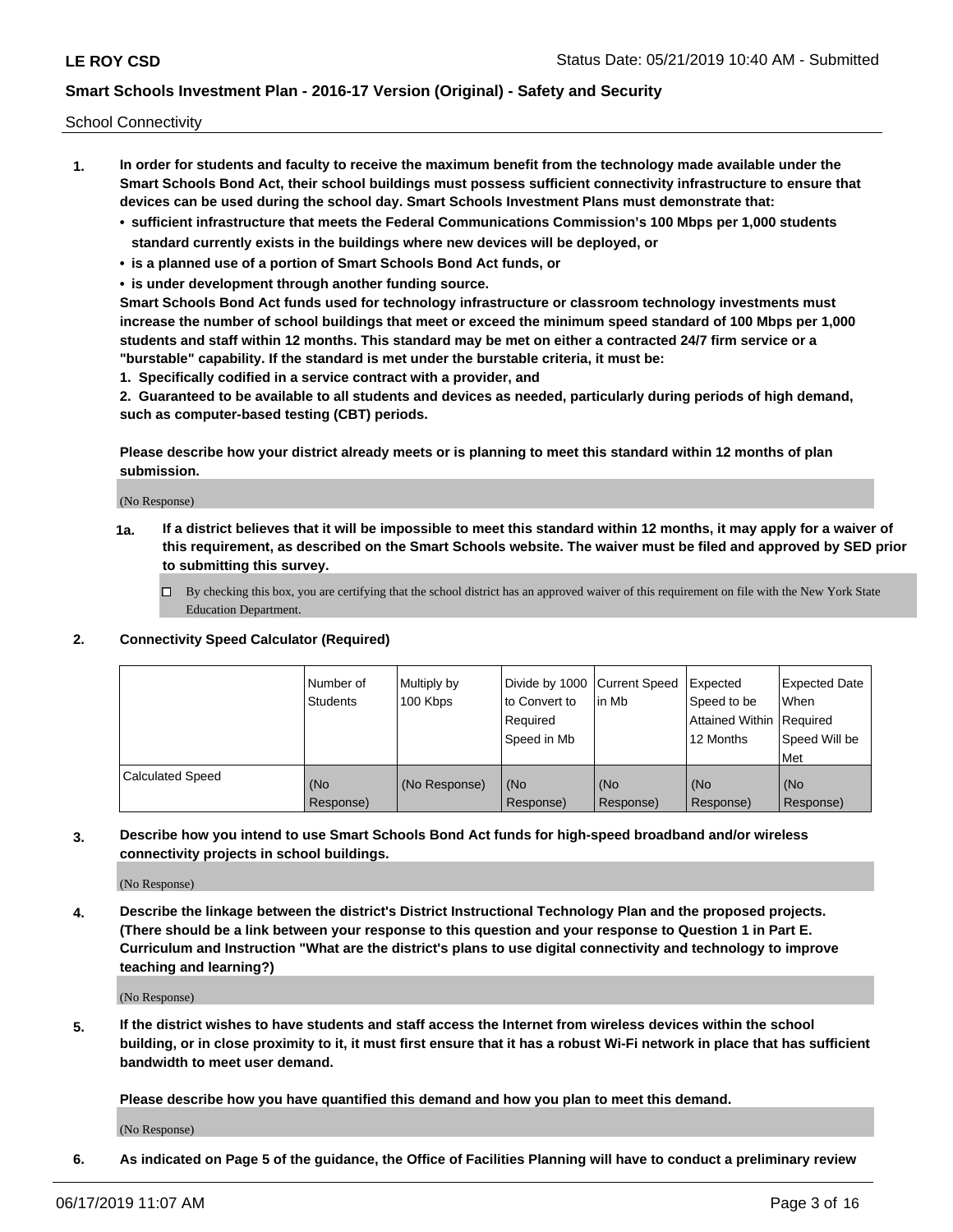School Connectivity

**of all capital projects, including connectivity projects.**

**Please indicate on a separate row each project number given to you by the Office of Facilities Planning.**

| Project Number |  |
|----------------|--|
|                |  |
|                |  |
|                |  |
| (No Response)  |  |
|                |  |
|                |  |
|                |  |

**7. Certain high-tech security and connectivity infrastructure projects may be eligible for an expedited review process as determined by the Office of Facilities Planning.**

**Was your project deemed eligible for streamlined review?**

(No Response)

**8. Include the name and license number of the architect or engineer of record.**

| Name          | License Number |
|---------------|----------------|
| (No Response) | (No Response)  |

**9. If you are submitting an allocation for School Connectivity complete this table. Note that the calculated Total at the bottom of the table must equal the Total allocation for this category that you entered in the SSIP Overview overall budget.** 

|                                            | Sub-              |
|--------------------------------------------|-------------------|
|                                            | <b>Allocation</b> |
| Network/Access Costs                       | (No Response)     |
| <b>Outside Plant Costs</b>                 | (No Response)     |
| School Internal Connections and Components | (No Response)     |
| <b>Professional Services</b>               | (No Response)     |
| Testing                                    | (No Response)     |
| <b>Other Upfront Costs</b>                 | (No Response)     |
| <b>Other Costs</b>                         | (No Response)     |
| Totals:                                    | 0                 |

**10. Please detail the type, quantity, per unit cost and total cost of the eligible items under each sub-category. This is especially important for any expenditures listed under the "Other" category. All expenditures must be eligible for tax-exempt financing to be reimbursed through the SSBA. Sufficient detail must be provided so that we can verify this is the case. If you have any questions, please contact us directly through smartschools@nysed.gov. NOTE: Wireless Access Points should be included in this category, not under Classroom Educational Technology, except those that will be loaned/purchased for nonpublic schools.**

| Select the allowable expenditure | Item to be purchased | Quantity      | <b>Cost per Item</b> | <b>Total Cost</b> |
|----------------------------------|----------------------|---------------|----------------------|-------------------|
| type.                            |                      |               |                      |                   |
| Repeat to add another item under |                      |               |                      |                   |
| each type.                       |                      |               |                      |                   |
| (No Response)                    | (No Response)        | (No Response) | (No Response)        | (No Response)     |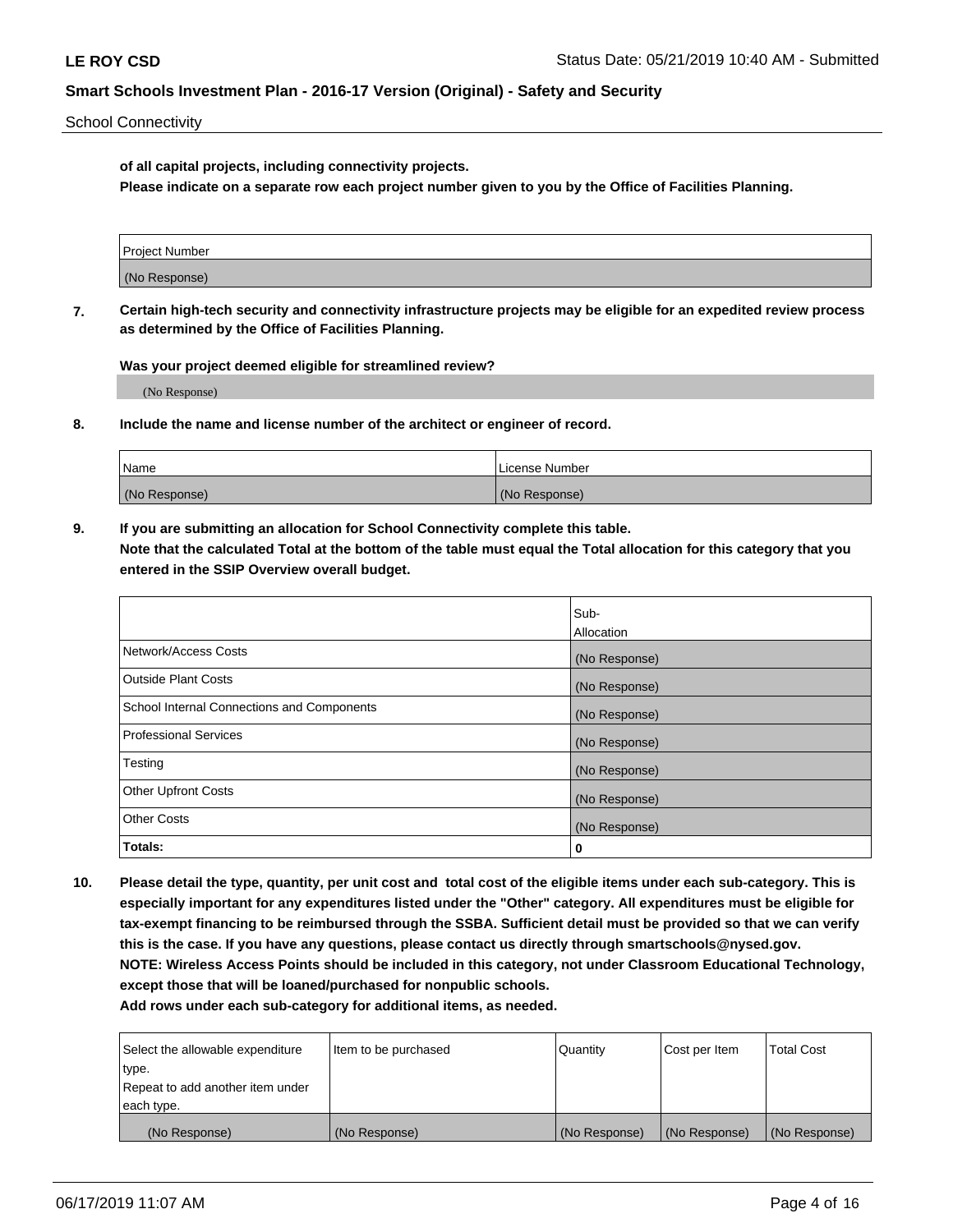Community Connectivity (Broadband and Wireless)

**1. Describe how you intend to use Smart Schools Bond Act funds for high-speed broadband and/or wireless connectivity projects in the community.**

(No Response)

**2. Please describe how the proposed project(s) will promote student achievement and increase student and/or staff access to the Internet in a manner that enhances student learning and/or instruction outside of the school day and/or school building.**

(No Response)

**3. Community connectivity projects must comply with all the necessary local building codes and regulations (building and related permits are not required prior to plan submission).**

 $\Box$  I certify that we will comply with all the necessary local building codes and regulations.

**4. Please describe the physical location of the proposed investment.**

(No Response)

**5. Please provide the initial list of partners participating in the Community Connectivity Broadband Project, along with their Federal Tax Identification (Employer Identification) number.**

| <b>Project Partners</b> | <sup>I</sup> Federal ID # |
|-------------------------|---------------------------|
| (No Response)           | (No Response)             |

**6. If you are submitting an allocation for Community Connectivity, complete this table.**

**Note that the calculated Total at the bottom of the table must equal the Total allocation for this category that you entered in the SSIP Overview overall budget.**

|                                    | Sub-Allocation |
|------------------------------------|----------------|
| Network/Access Costs               | (No Response)  |
| <b>Outside Plant Costs</b>         | (No Response)  |
| <b>Tower Costs</b>                 | (No Response)  |
| <b>Customer Premises Equipment</b> | (No Response)  |
| <b>Professional Services</b>       | (No Response)  |
| Testing                            | (No Response)  |
| <b>Other Upfront Costs</b>         | (No Response)  |
| <b>Other Costs</b>                 | (No Response)  |
| Totals:                            | 0              |

**7. Please detail the type, quantity, per unit cost and total cost of the eligible items under each sub-category. This is especially important for any expenditures listed under the "Other" category. All expenditures must be capital-bond eligible to be reimbursed through the SSBA. If you have any questions, please contact us directly through smartschools@nysed.gov.**

| Select the allowable expenditure | Item to be purchased | l Quantitv    | Cost per Item | <b>Total Cost</b> |
|----------------------------------|----------------------|---------------|---------------|-------------------|
| type.                            |                      |               |               |                   |
| Repeat to add another item under |                      |               |               |                   |
| each type.                       |                      |               |               |                   |
| (No Response)                    | (No Response)        | (No Response) | (No Response) | (No Response)     |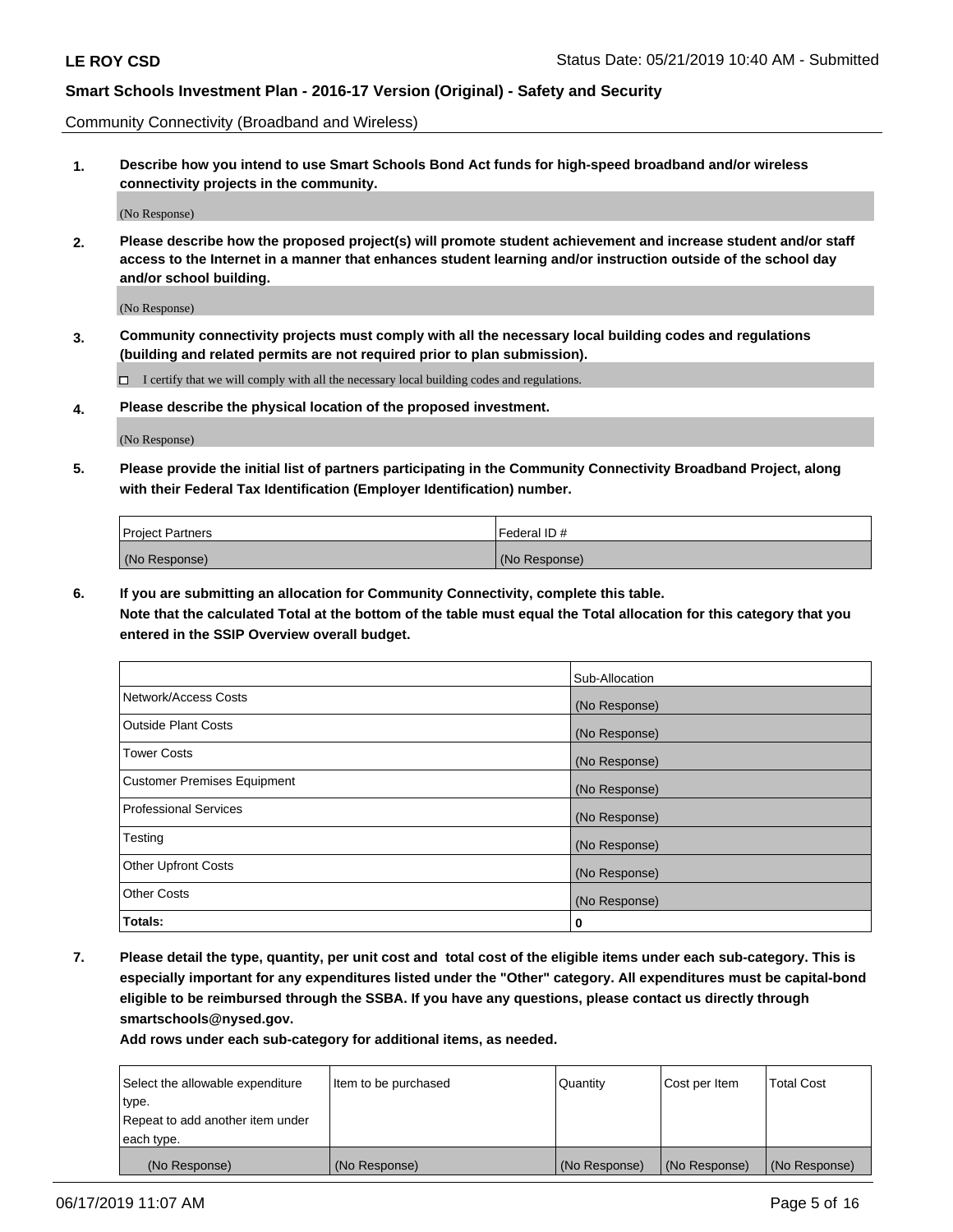#### Classroom Learning Technology

**1. In order for students and faculty to receive the maximum benefit from the technology made available under the Smart Schools Bond Act, their school buildings must possess sufficient connectivity infrastructure to ensure that devices can be used during the school day. Smart Schools Investment Plans must demonstrate that sufficient infrastructure that meets the Federal Communications Commission's 100 Mbps per 1,000 students standard currently exists in the buildings where new devices will be deployed, or is a planned use of a portion of Smart Schools Bond Act funds, or is under development through another funding source. Smart Schools Bond Act funds used for technology infrastructure or classroom technology investments must increase the number of school buildings that meet or exceed the minimum speed standard of 100 Mbps per 1,000 students and staff within 12 months. This standard may be met on either a contracted 24/7 firm service or a**

**"burstable" capability. If the standard is met under the burstable criteria, it must be:**

**1. Specifically codified in a service contract with a provider, and**

**2. Guaranteed to be available to all students and devices as needed, particularly during periods of high demand, such as computer-based testing (CBT) periods.**

**Please describe how your district already meets or is planning to meet this standard within 12 months of plan submission.**

(No Response)

- **1a. If a district believes that it will be impossible to meet this standard within 12 months, it may apply for a waiver of this requirement, as described on the Smart Schools website. The waiver must be filed and approved by SED prior to submitting this survey.**
	- By checking this box, you are certifying that the school district has an approved waiver of this requirement on file with the New York State Education Department.

#### **2. Connectivity Speed Calculator (Required)**

|                         | I Number of<br>Students | Multiply by<br>100 Kbps | to Convert to<br>Required<br>Speed in Mb | Divide by 1000 Current Speed Expected<br>lin Mb | Speed to be<br>Attained Within Required<br>12 Months | Expected Date<br>When<br>Speed Will be<br>Met |
|-------------------------|-------------------------|-------------------------|------------------------------------------|-------------------------------------------------|------------------------------------------------------|-----------------------------------------------|
| <b>Calculated Speed</b> | (No<br>Response)        | (No Response)           | (No<br>Response)                         | (No<br>Response)                                | (No<br>Response)                                     | (No<br>Response)                              |

**3. If the district wishes to have students and staff access the Internet from wireless devices within the school building, or in close proximity to it, it must first ensure that it has a robust Wi-Fi network in place that has sufficient bandwidth to meet user demand.**

**Please describe how you have quantified this demand and how you plan to meet this demand.**

(No Response)

**4. All New York State public school districts are required to complete and submit an Instructional Technology Plan survey to the New York State Education Department in compliance with Section 753 of the Education Law and per Part 100.12 of the Commissioner's Regulations.**

**Districts that include educational technology purchases as part of their Smart Schools Investment Plan must have a submitted and approved Instructional Technology Plan survey on file with the New York State Education Department.**

- $\Box$  By checking this box, you are certifying that the school district has an approved Instructional Technology Plan survey on file with the New York State Education Department.
- **5. Describe the devices you intend to purchase and their compatibility with existing or planned platforms or systems. Specifically address the adequacy of each facility's electrical, HVAC and other infrastructure necessary to install and support the operation of the planned technology.**

(No Response)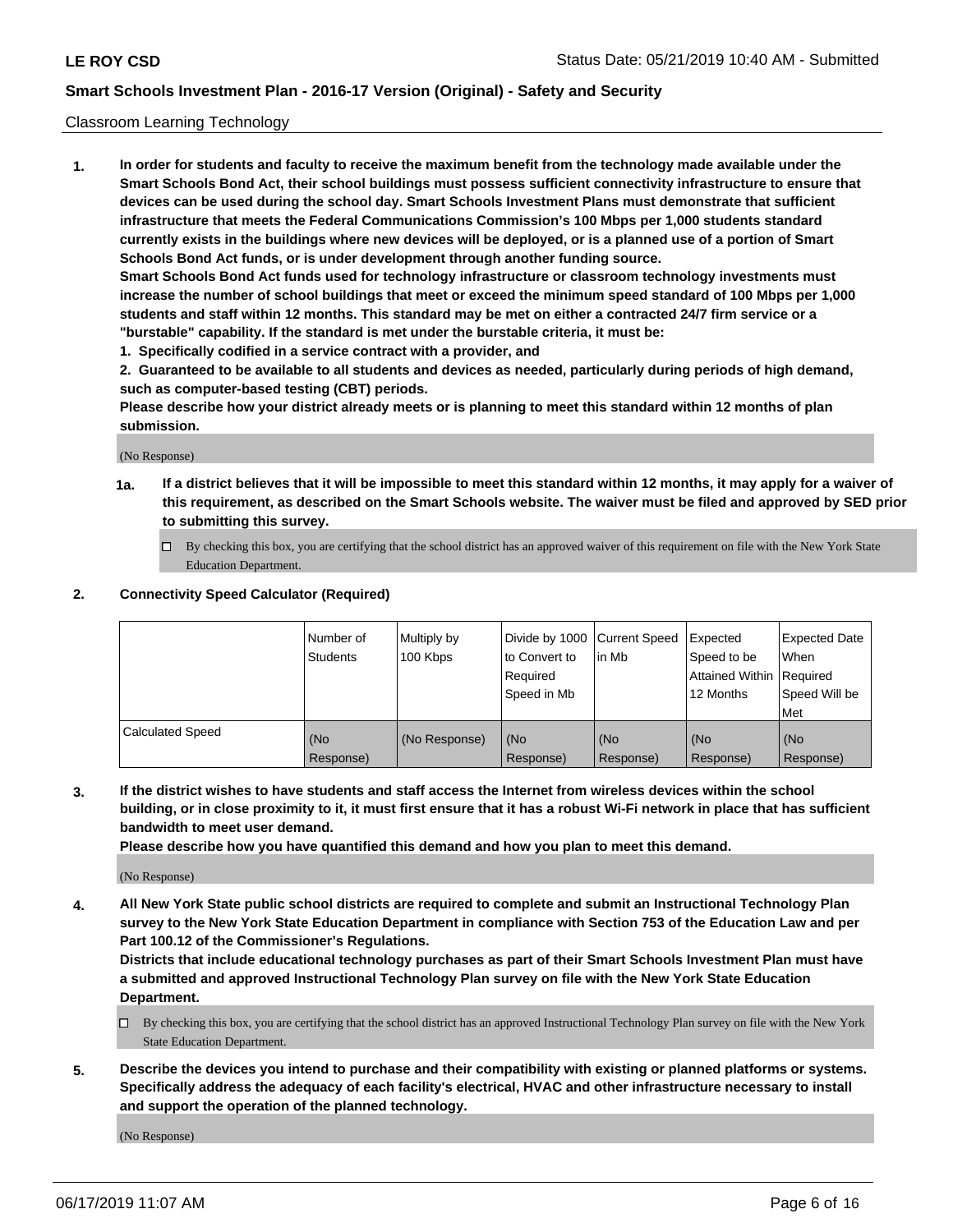#### Classroom Learning Technology

- **6. Describe how the proposed technology purchases will:**
	- **> enhance differentiated instruction;**
	- **> expand student learning inside and outside the classroom;**
	- **> benefit students with disabilities and English language learners; and**
	- **> contribute to the reduction of other learning gaps that have been identified within the district.**

**The expectation is that districts will place a priority on addressing the needs of students who struggle to succeed in a rigorous curriculum. Responses in this section should specifically address this concern and align with the district's Instructional Technology Plan (in particular Question 2 of E. Curriculum and Instruction: "Does the district's instructional technology plan address the needs of students with disabilities to ensure equitable access to instruction, materials and assessments?" and Question 3 of the same section: "Does the district's instructional technology plan address the provision of assistive technology specifically for students with disabilities to ensure access to and participation in the general curriculum?"**

(No Response)

**7. Where appropriate, describe how the proposed technology purchases will enhance ongoing communication with parents and other stakeholders and help the district facilitate technology-based regional partnerships, including distance learning and other efforts.**

(No Response)

**8. Describe the district's plan to provide professional development to ensure that administrators, teachers and staff can employ the technology purchased to enhance instruction successfully.**

**Note: This response should be aligned and expanded upon in accordance with your district's response to Question 1 of F. Professional Development of your Instructional Technology Plan: "Please provide a summary of professional development offered to teachers and staff, for the time period covered by this plan, to support technology to enhance teaching and learning. Please include topics, audience and method of delivery within your summary."**

(No Response)

- **9. Districts must contact the SUNY/CUNY teacher preparation program that supplies the largest number of the district's new teachers to request advice on innovative uses and best practices at the intersection of pedagogy and educational technology.**
	- By checking this box, you certify that you have contacted the SUNY/CUNY teacher preparation program that supplies the largest number of your new teachers to request advice on these issues.
	- **9a. Please enter the name of the SUNY or CUNY Institution that you contacted.**

(No Response)

**9b. Enter the primary Institution phone number.**

(No Response)

**9c. Enter the name of the contact person with whom you consulted and/or will be collaborating with on innovative uses of technology and best practices.**

(No Response)

**10. A district whose Smart Schools Investment Plan proposes the purchase of technology devices and other hardware must account for nonpublic schools in the district.**

**Are there nonpublic schools within your school district?**

Yes

 $\square$  No

**11. Nonpublic Classroom Technology Loan Calculator**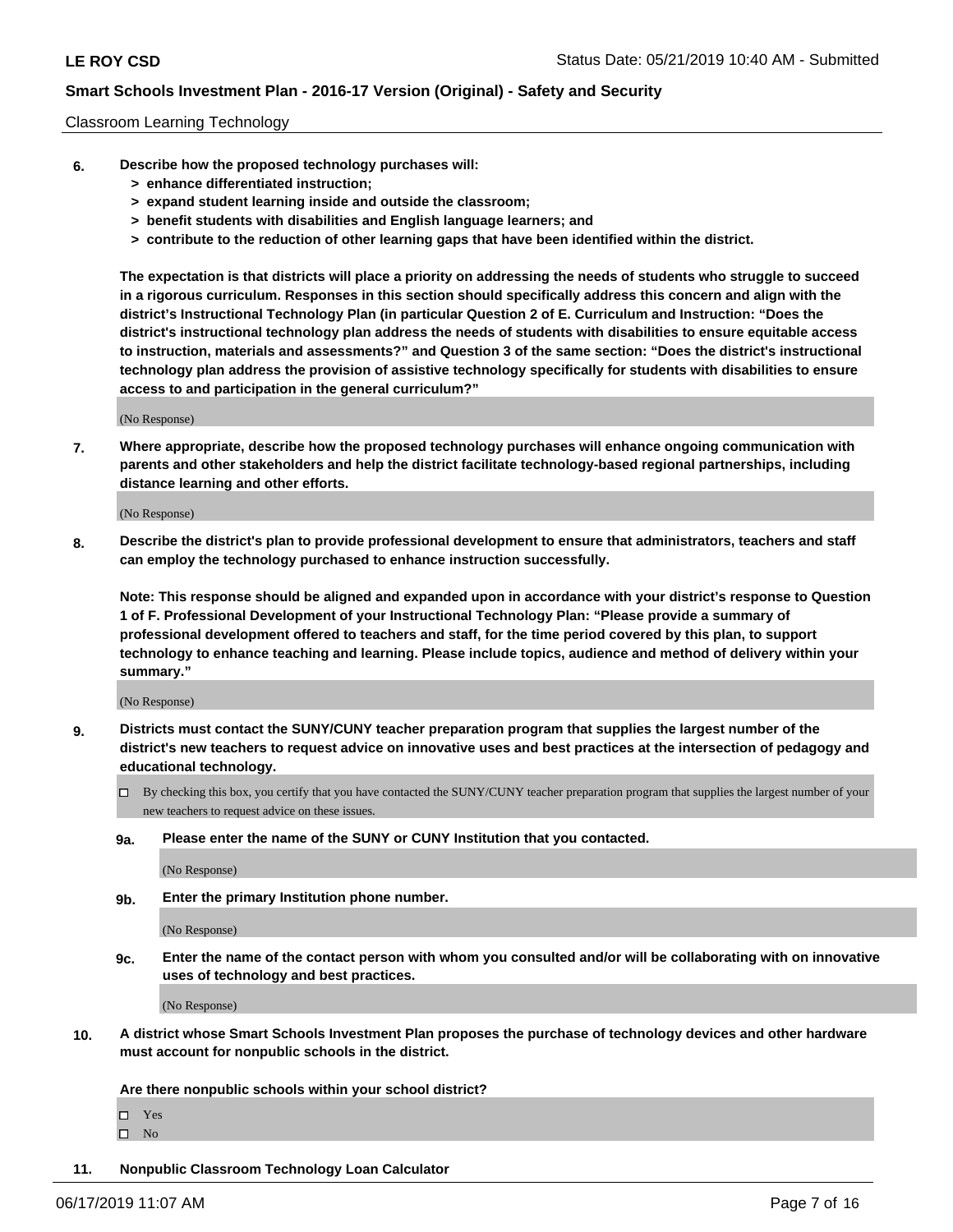#### Classroom Learning Technology

**The Smart Schools Bond Act provides that any Classroom Learning Technology purchases made using Smart Schools funds shall be lent, upon request, to nonpublic schools in the district. However, no school district shall be required to loan technology in amounts greater than the total obtained and spent on technology pursuant to the Smart Schools Bond Act and the value of such loan may not exceed the total of \$250 multiplied by the nonpublic school enrollment in the base year at the time of enactment. See:**

**http://www.p12.nysed.gov/mgtserv/smart\_schools/docs/Smart\_Schools\_Bond\_Act\_Guidance\_04.27.15\_Final.pdf.**

|                                       | 1. Classroom<br>Technology<br>Sub-allocation | 2. Public<br>l Enrollment<br>$(2014-15)$ | l 3. Nonpublic<br>l Enrollment<br>$(2014 - 15)$ | l 4. Sum of<br>Public and<br>l Nonpublic<br>Enrollment                                        | 15. Total Per<br>Pupil Sub-<br>l allocation | l 6. Total<br>Nonpublic Loan<br>Amount |
|---------------------------------------|----------------------------------------------|------------------------------------------|-------------------------------------------------|-----------------------------------------------------------------------------------------------|---------------------------------------------|----------------------------------------|
| Calculated Nonpublic Loan<br>l Amount |                                              |                                          |                                                 | (No Response)   (No Response)   (No Response)   (No Response)   (No Response)   (No Response) |                                             |                                        |

**12. To ensure the sustainability of technology purchases made with Smart Schools funds, districts must demonstrate a long-term plan to maintain and replace technology purchases supported by Smart Schools Bond Act funds. This sustainability plan shall demonstrate a district's capacity to support recurring costs of use that are ineligible for Smart Schools Bond Act funding such as device maintenance, technical support, Internet and wireless fees, maintenance of hotspots, staff professional development, building maintenance and the replacement of incidental items. Further, such a sustainability plan shall include a long-term plan for the replacement of purchased devices and equipment at the end of their useful life with other funding sources.**

 $\Box$  By checking this box, you certify that the district has a sustainability plan as described above.

**13. Districts must ensure that devices purchased with Smart Schools Bond funds will be distributed, prepared for use, maintained and supported appropriately. Districts must maintain detailed device inventories in accordance with generally accepted accounting principles.**

By checking this box, you certify that the district has a distribution and inventory management plan and system in place.

**14. If you are submitting an allocation for Classroom Learning Technology complete this table. Note that the calculated Total at the bottom of the table must equal the Total allocation for this category that you entered in the SSIP Overview overall budget.**

|                          | Sub-Allocation |
|--------------------------|----------------|
| Interactive Whiteboards  | (No Response)  |
| <b>Computer Servers</b>  | (No Response)  |
| <b>Desktop Computers</b> | (No Response)  |
| <b>Laptop Computers</b>  | (No Response)  |
| <b>Tablet Computers</b>  | (No Response)  |
| <b>Other Costs</b>       | (No Response)  |
| Totals:                  | 0              |

**15. Please detail the type, quantity, per unit cost and total cost of the eligible items under each sub-category. This is especially important for any expenditures listed under the "Other" category. All expenditures must be capital-bond eligible to be reimbursed through the SSBA. If you have any questions, please contact us directly through smartschools@nysed.gov.**

**Please specify in the "Item to be Purchased" field which specific expenditures and items are planned to meet the district's nonpublic loan requirement, if applicable.**

**NOTE: Wireless Access Points that will be loaned/purchased for nonpublic schools should ONLY be included in this category, not under School Connectivity, where public school districts would list them.**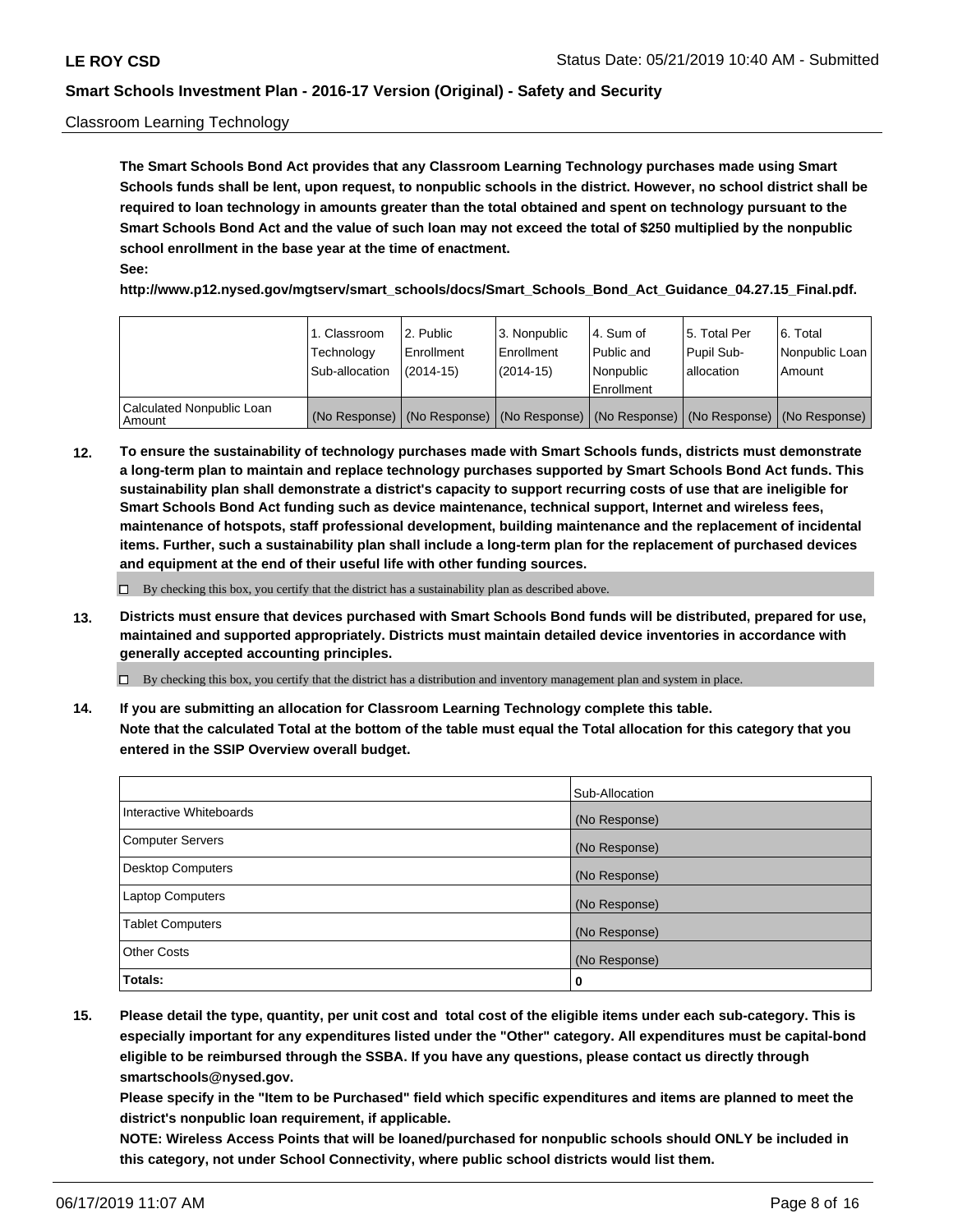Classroom Learning Technology

| Select the allowable expenditure | Iltem to be Purchased | Quantity      | Cost per Item | <b>Total Cost</b> |
|----------------------------------|-----------------------|---------------|---------------|-------------------|
| type.                            |                       |               |               |                   |
| Repeat to add another item under |                       |               |               |                   |
| each type.                       |                       |               |               |                   |
| (No Response)                    | (No Response)         | (No Response) | (No Response) | (No Response)     |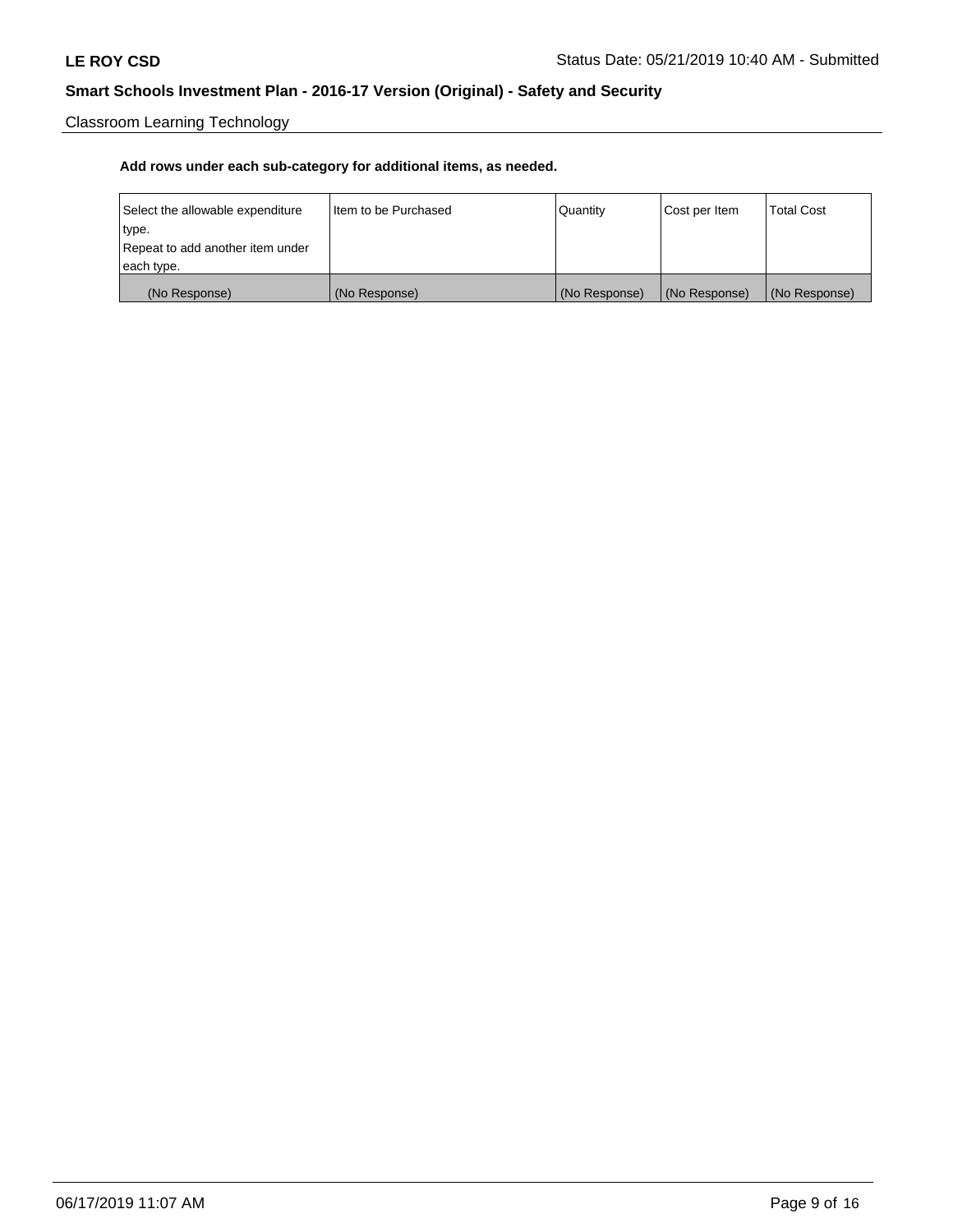#### Pre-Kindergarten Classrooms

**1. Provide information regarding how and where the district is currently serving pre-kindergarten students and justify the need for additional space with enrollment projections over 3 years.**

(No Response)

- **2. Describe the district's plan to construct, enhance or modernize education facilities to accommodate prekindergarten programs. Such plans must include:**
	- **Specific descriptions of what the district intends to do to each space;**
	- **An affirmation that pre-kindergarten classrooms will contain a minimum of 900 square feet per classroom;**
	- **The number of classrooms involved;**
	- **The approximate construction costs per classroom; and**
	- **Confirmation that the space is district-owned or has a long-term lease that exceeds the probable useful life of the improvements.**

(No Response)

**3. Smart Schools Bond Act funds may only be used for capital construction costs. Describe the type and amount of additional funds that will be required to support ineligible ongoing costs (e.g. instruction, supplies) associated with any additional pre-kindergarten classrooms that the district plans to add.**

(No Response)

**4. All plans and specifications for the erection, repair, enlargement or remodeling of school buildings in any public school district in the State must be reviewed and approved by the Commissioner. Districts that plan capital projects using their Smart Schools Bond Act funds will undergo a Preliminary Review Process by the Office of Facilities Planning.**

**Please indicate on a separate row each project number given to you by the Office of Facilities Planning.**

| Project Number |  |
|----------------|--|
| (No Response)  |  |
|                |  |

**5. If you have made an allocation for Pre-Kindergarten Classrooms, complete this table.**

**Note that the calculated Total at the bottom of the table must equal the Total allocation for this category that you entered in the SSIP Overview overall budget.**

|                                          | Sub-Allocation |
|------------------------------------------|----------------|
| Construct Pre-K Classrooms               | (No Response)  |
| Enhance/Modernize Educational Facilities | (No Response)  |
| <b>Other Costs</b>                       | (No Response)  |
| Totals:                                  | 0              |

**6. Please detail the type, quantity, per unit cost and total cost of the eligible items under each sub-category. This is especially important for any expenditures listed under the "Other" category. All expenditures must be capital-bond eligible to be reimbursed through the SSBA. If you have any questions, please contact us directly through smartschools@nysed.gov.**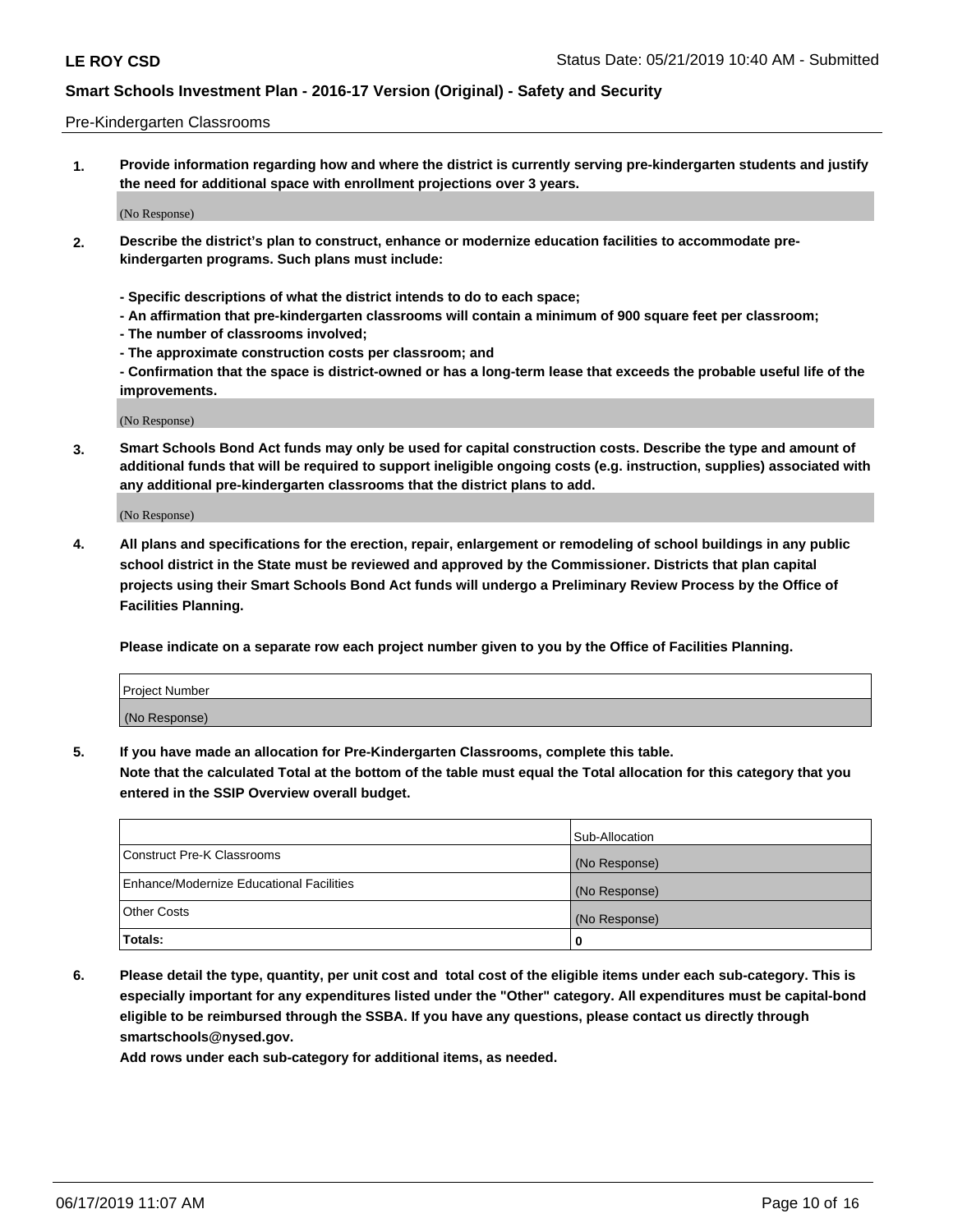Pre-Kindergarten Classrooms

| Select the allowable expenditure | Item to be purchased | Quantity      | Cost per Item | <b>Total Cost</b> |
|----------------------------------|----------------------|---------------|---------------|-------------------|
| type.                            |                      |               |               |                   |
| Repeat to add another item under |                      |               |               |                   |
| each type.                       |                      |               |               |                   |
| (No Response)                    | (No Response)        | (No Response) | (No Response) | (No Response)     |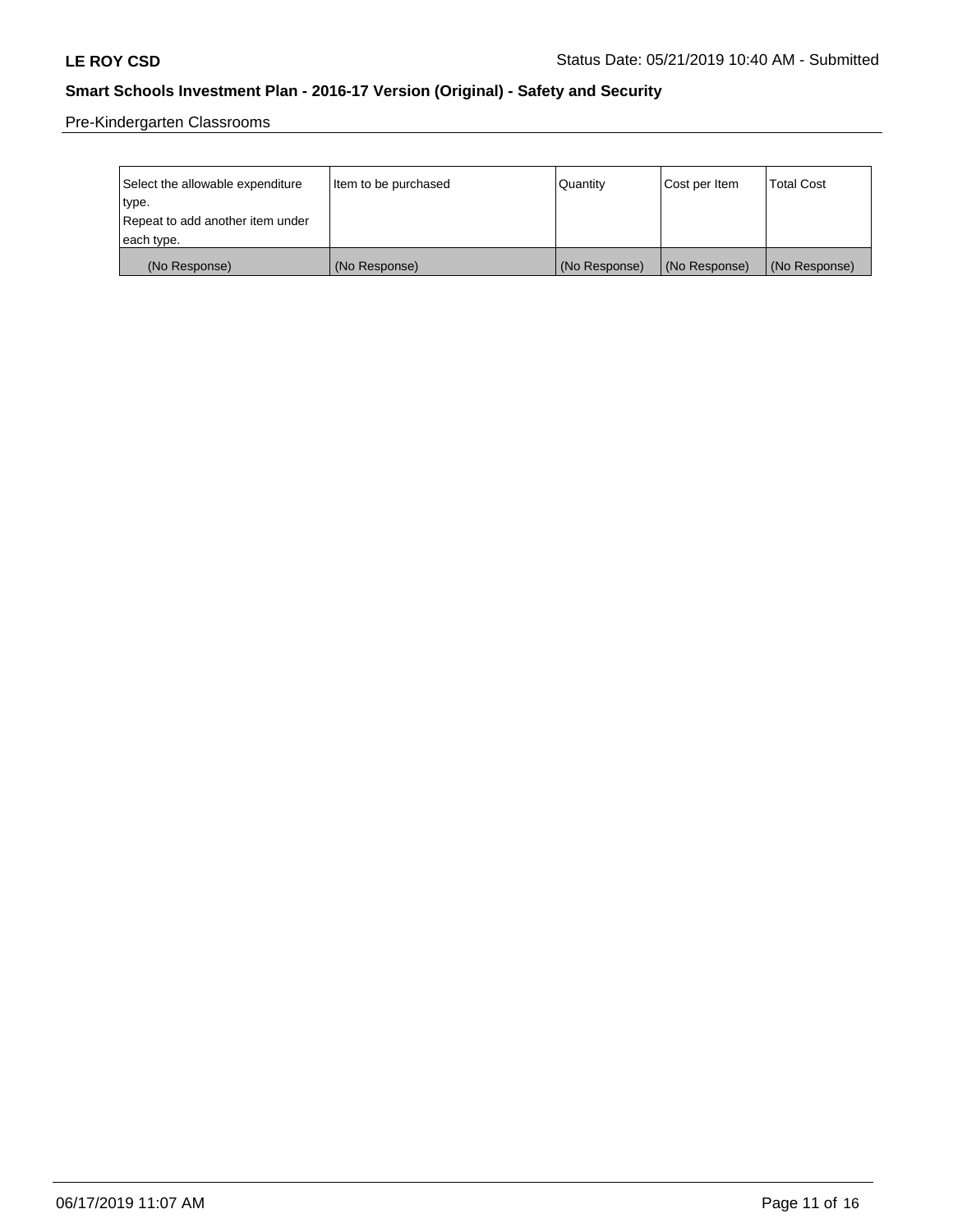Replace Transportable Classrooms

**1. Describe the district's plan to construct, enhance or modernize education facilities to provide high-quality instructional space by replacing transportable classrooms.**

(No Response)

**2. All plans and specifications for the erection, repair, enlargement or remodeling of school buildings in any public school district in the State must be reviewed and approved by the Commissioner. Districts that plan capital projects using their Smart Schools Bond Act funds will undergo a Preliminary Review Process by the Office of Facilities Planning.**

**Please indicate on a separate row each project number given to you by the Office of Facilities Planning.**

| Project Number |  |
|----------------|--|
|                |  |
|                |  |
|                |  |
|                |  |
| (No Response)  |  |
|                |  |
|                |  |
|                |  |

**3. For large projects that seek to blend Smart Schools Bond Act dollars with other funds, please note that Smart Schools Bond Act funds can be allocated on a pro rata basis depending on the number of new classrooms built that directly replace transportable classroom units.**

**If a district seeks to blend Smart Schools Bond Act dollars with other funds describe below what other funds are being used and what portion of the money will be Smart Schools Bond Act funds.**

(No Response)

**4. If you have made an allocation for Replace Transportable Classrooms, complete this table. Note that the calculated Total at the bottom of the table must equal the Total allocation for this category that you entered in the SSIP Overview overall budget.**

|                                                | Sub-Allocation |
|------------------------------------------------|----------------|
| Construct New Instructional Space              | (No Response)  |
| Enhance/Modernize Existing Instructional Space | (No Response)  |
| <b>Other Costs</b>                             | (No Response)  |
| Totals:                                        | 0              |

**5. Please detail the type, quantity, per unit cost and total cost of the eligible items under each sub-category. This is especially important for any expenditures listed under the "Other" category. All expenditures must be capital-bond eligible to be reimbursed through the SSBA. If you have any questions, please contact us directly through smartschools@nysed.gov.**

| Select the allowable expenditure | Item to be purchased | Quantity      | Cost per Item | Total Cost    |
|----------------------------------|----------------------|---------------|---------------|---------------|
| type.                            |                      |               |               |               |
| Repeat to add another item under |                      |               |               |               |
| each type.                       |                      |               |               |               |
| (No Response)                    | (No Response)        | (No Response) | (No Response) | (No Response) |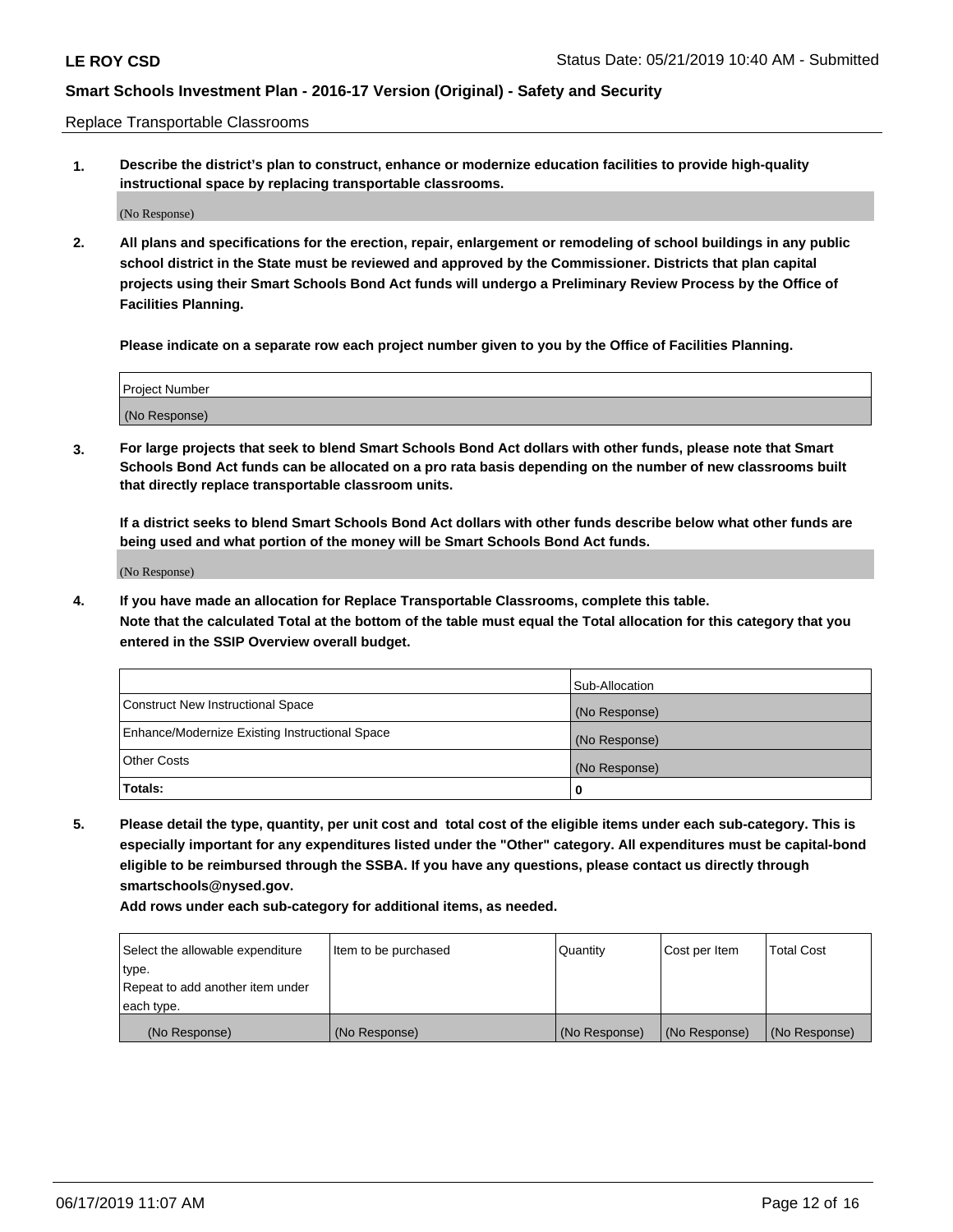#### High-Tech Security Features

#### **1. Describe how you intend to use Smart Schools Bond Act funds to install high-tech security features in school buildings and on school campuses.**

Le Roy Central Schools consists of 2 buildings, an elementary building and a Jr/Sr High School. There are three components to a safe and secure school building. Door Security, Video security, and Emergency communication. Le Roy Central wishes to upgrade two of these components, including Door Security and Video Security.

In the event of an emergency, all classrooms should be secured from an unauthorized intruder. At Le Roy Central, there is an issue for the classrooms. In the event of an emergency, the classroom doors can only be locked from the outside. This would place the teacher in an exposed location while they locked the door. LeRoy Central is proposing replacing the cores of all classroom door locks with cores that can be locked from the inside or the outside. In the event of an emergency, the classroom teacher can secure their door from the inside, limiting the ability of an intruder to enter their classroom.

The second component that Le Roy Central wishes to address is video security. The district has a very limited capacity for video security. They have a limited number of older cameras with a limited capacity to store video recordings of events. Many areas of the district do not have any coverage. Le Roy is proposing that the district use a portion of the Smart Schools Bond money to install a modern system covering all of the vulnerable locations and upgrade the video servers to expand the length of time that videos of events can be archived. In addition, the district is proposing using the New York Safe Schools Act for future acquisitions of cameras in the event that additional vulnerable areas are identified.

**2. All plans and specifications for the erection, repair, enlargement or remodeling of school buildings in any public school district in the State must be reviewed and approved by the Commissioner. Districts that plan capital projects using their Smart Schools Bond Act funds will undergo a Preliminary Review Process by the Office of Facilities Planning.** 

**Please indicate on a separate row each project number given to you by the Office of Facilities Planning.**

| <b>Project Number</b> |
|-----------------------|
| 18-10-01-06-7-999-BA1 |
| 18-10-01-06-7-999-001 |

**3. Was your project deemed eligible for streamlined Review?**

Yes

 $\hfill \square$  No

**3a. Districts with streamlined projects must certify that they have reviewed all installations with their licensed architect or engineer of record, and provide that person's name and license number. The licensed professional must review the products and proposed method of installation prior to implementation and review the work during and after completion in order to affirm that the work was code-compliant, if requested.**

By checking this box, you certify that the district has reviewed all installations with a licensed architect or engineer of record.

**4. Include the name and license number of the architect or engineer of record.**

| Name               | License Number |
|--------------------|----------------|
| <b>Brian Trott</b> | 25971          |

**5. If you have made an allocation for High-Tech Security Features, complete this table.**

**Note that the calculated Total at the bottom of the table must equal the Total allocation for this category that you entered in the SSIP Overview overall budget.**

|                                                      | Sub-Allocation |
|------------------------------------------------------|----------------|
| Capital-Intensive Security Project (Standard Review) | O              |
| Electronic Security System                           | 263,676        |
| <b>Entry Control System</b>                          | $\Omega$       |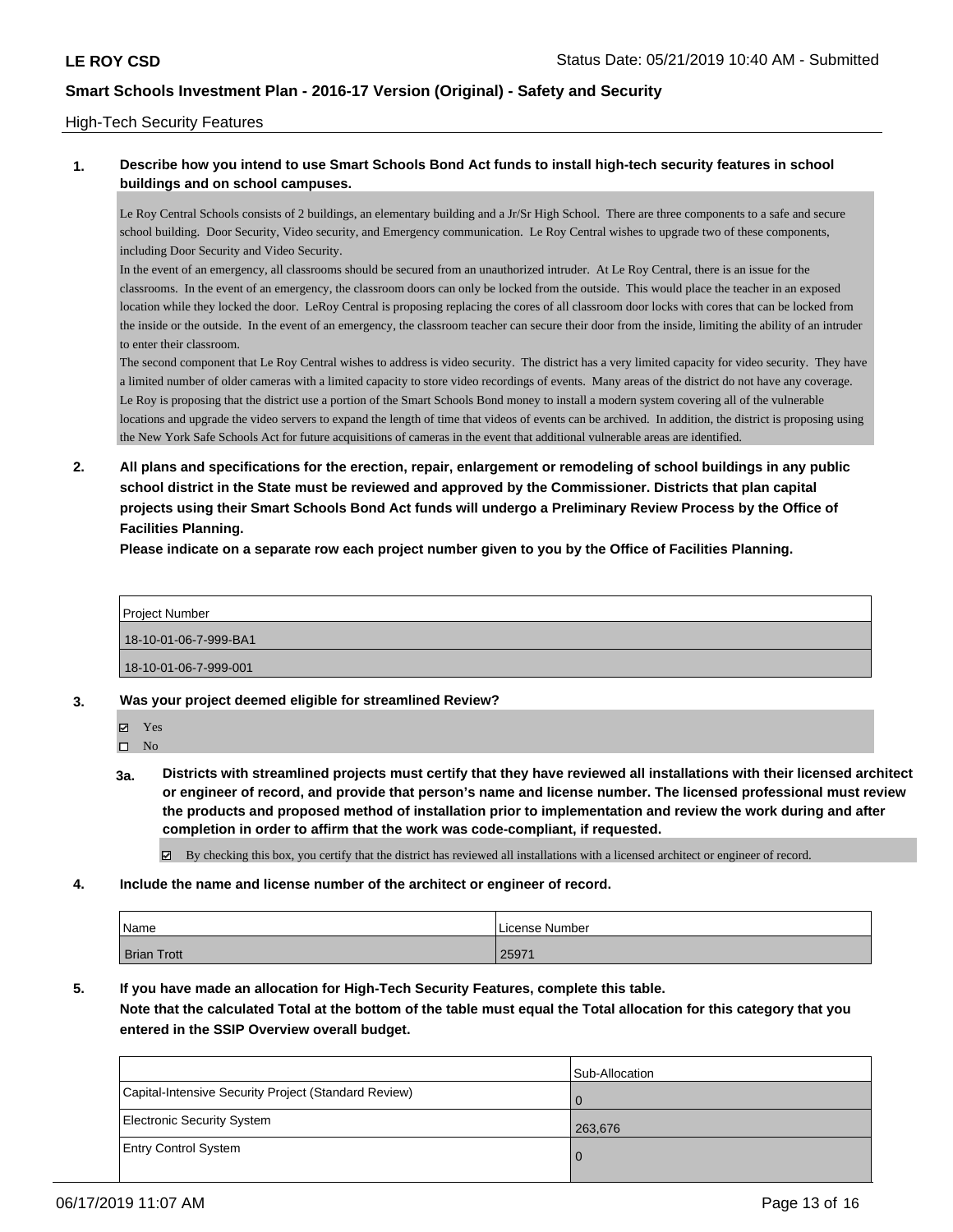High-Tech Security Features

|                                 | Sub-Allocation |
|---------------------------------|----------------|
| Approved Door Hardening Project | 24,231         |
| <b>Other Costs</b>              | 7,489          |
| <b>Totals:</b>                  | 295,396        |

**6. Please detail the type, quantity, per unit cost and total cost of the eligible items under each sub-category. This is especially important for any expenditures listed under the "Other" category. All expenditures must be capital-bond eligible to be reimbursed through the SSBA. If you have any questions, please contact us directly through smartschools@nysed.gov.**

| Select the allowable expenditure<br>type.<br>Repeat to add another item under<br>each type. | Item to be purchased                                           | Quantity | Cost per Item | <b>Total Cost</b> |
|---------------------------------------------------------------------------------------------|----------------------------------------------------------------|----------|---------------|-------------------|
| Approved Door Hardening<br>Project                                                          | Door Lock cylinders 80-037 Factory<br>Key-ed with 2 keys each  | 570.00   | 42            | 23,940            |
| <b>Approved Door Hardening</b><br>Project                                                   | <b>Masters Cut</b>                                             | 3.00     | 8             | 24                |
| <b>Approved Door Hardening</b><br>Project                                                   | <b>Uncut Key Blanks</b>                                        | 50.00    | 3             | 150               |
| <b>Approved Door Hardening</b><br>Project                                                   | <b>Factory Bitting List</b>                                    | 1.00     | 117           | 117               |
| <b>Electronic Security System</b>                                                           | WV-SFN531 Full HD 1080P Indor<br>Dome Network Camera           | 59.00    | 913           | 53,867            |
| <b>Electronic Security System</b>                                                           | WV-SPW531AL 1080P Outdoor Fixed<br>Camera                      | 13.00    | 1,249         | 16,237            |
| <b>Electronic Security System</b>                                                           | WV-SFV481 Outdoor Vandal Ultra 360<br>Degree Camera            | 5.00     | 2,310         | 11,550            |
| <b>Electronic Security System</b>                                                           | WV-SPV631L Outdoor 1080P Vandal<br><b>Fixed Network Camera</b> | 5.00     | 1,349         | 6,745             |
| <b>Electronic Security System</b>                                                           | WV-SPV781L Outdoor 4K Vandal<br><b>Fixed Camera</b>            | 11.00    | 3,312         | 36,432            |
| <b>Electronic Security System</b>                                                           | WVSF438 Indoor Dome 3.0 M 360<br>degree camera                 | 8.00     | 1,223         | 9,784             |
| <b>Electronic Security System</b>                                                           | WV-SFN310A 720P HD Indoor Dome<br>Camera                       | 5.00     | 636           | 3,180             |
| <b>Electronic Security System</b>                                                           | Axis T8129 PoE Extender                                        | 4.00     | 193           | 772               |
| <b>Electronic Security System</b>                                                           | WV-SFN631L Indoor Dome 1080P IR<br>Camera                      | 6.00     | 1,156         | 6,936             |
| <b>Electronic Security System</b>                                                           | PCM4845 Outdoor Corner Camera<br><b>Mounting Bracket</b>       | 3.00     | 276           | 828               |
| <b>Electronic Security System</b>                                                           | PWM4845 Outdoor Wall Camera<br><b>Mounting Bracket</b>         | 4.00     | 199           | 796               |
| <b>Electronic Security System</b>                                                           | WV-SFR531 Full HD Indor Vandal                                 | 1.00     | 965           | 965               |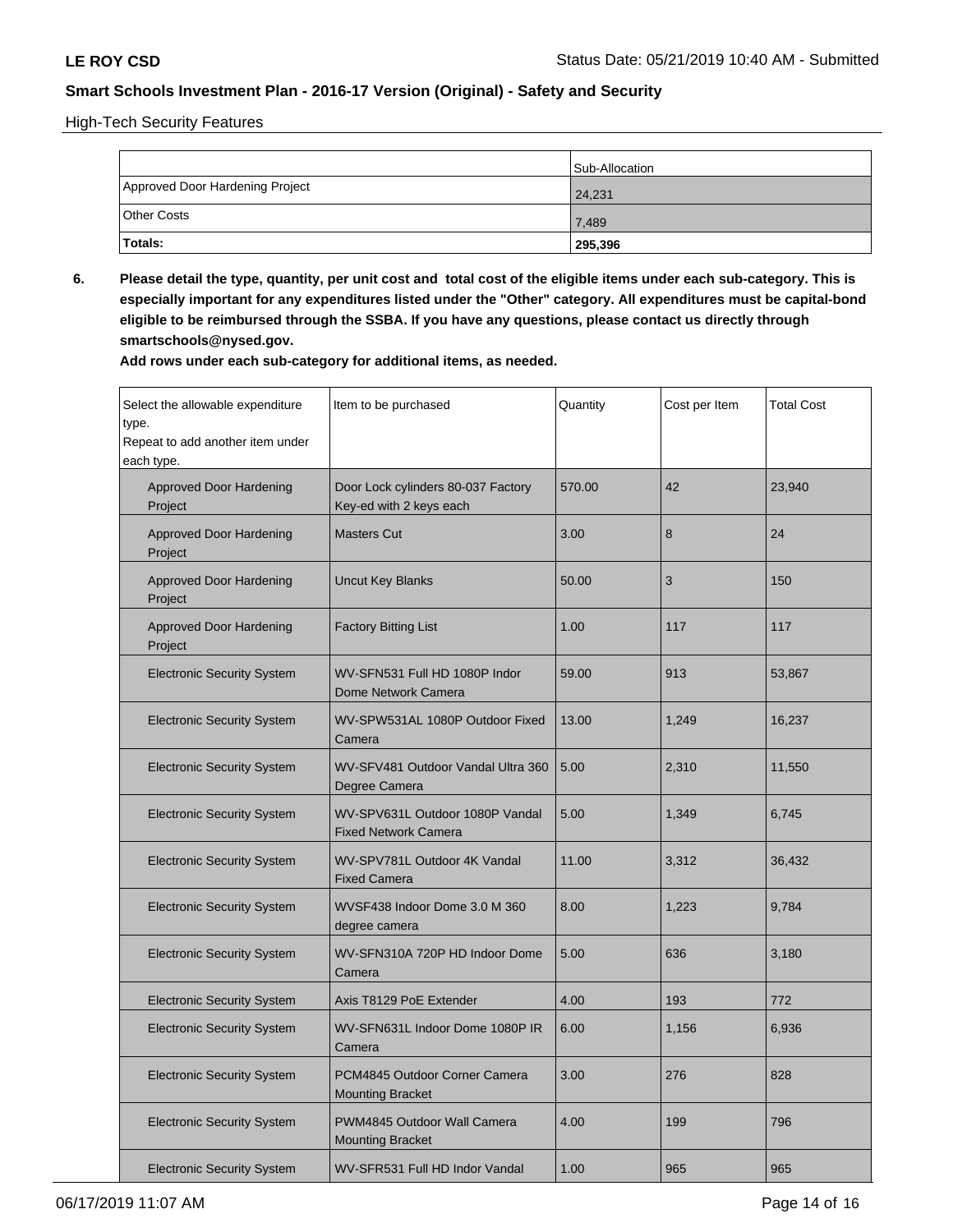High-Tech Security Features

| Select the allowable expenditure<br>type.<br>Repeat to add another item under<br>each type. | Item to be purchased                                                                       | Quantity | Cost per Item | <b>Total Cost</b> |
|---------------------------------------------------------------------------------------------|--------------------------------------------------------------------------------------------|----------|---------------|-------------------|
|                                                                                             | Dome Network Camera                                                                        |          |               |                   |
| <b>Electronic Security System</b>                                                           | WV-SW174W 720P Wireless Network<br>Camera                                                  | 1.00     | 921           | 921               |
| <b>Electronic Security System</b>                                                           | BMP033001 19inch LCD Security<br><b>Monitor</b>                                            | 2.00     | 287           | 574               |
| <b>Electronic Security System</b>                                                           | Dell R730xd Dual Xeon Processor<br>Server 48 TB total storage with 12<br><b>Drive Bays</b> | 2.00     | 15,148        | 30,296            |
| <b>Other Costs</b>                                                                          | DTRM12CS 12 Port 1u Rack Mount<br>surge protected Patch Panel                              | 12.00    | 570           | 6,840             |
| <b>Other Costs</b>                                                                          | <b>Mounting Racks for Servers</b>                                                          | 2.00     | 199           | 398               |
| <b>Other Costs</b>                                                                          | PPM4845 Outdoor Pole Camera<br><b>Mounting Hardware</b>                                    | 1.00     | 251           | 251               |
| <b>Electronic Security System</b>                                                           | WVSFN480 Indoor Ultra 360 degree<br>camera with Super Dynamic                              | 1.00     | 1,828         | 1.828             |
| <b>Electronic Security System</b>                                                           | WV-SFN110 720pHD Indoor Network<br>camera with Super Dynamic Range                         | 7.00     | 304           | 2,128             |
| <b>Electronic Security System</b>                                                           | Installation Labor at Prevailing Wage<br>Rate                                              | 1.00     | 38,510        | 38,510            |
| <b>Electronic Security System</b>                                                           | Cat 6A Cables pulls as required for<br><b>Cameras NYSOGS Contract Rate</b>                 | 78.00    | 500           | 39,000            |
| <b>Electronic Security System</b>                                                           | Security Software for server                                                               | 1.00     | 2,327         | 2,327             |